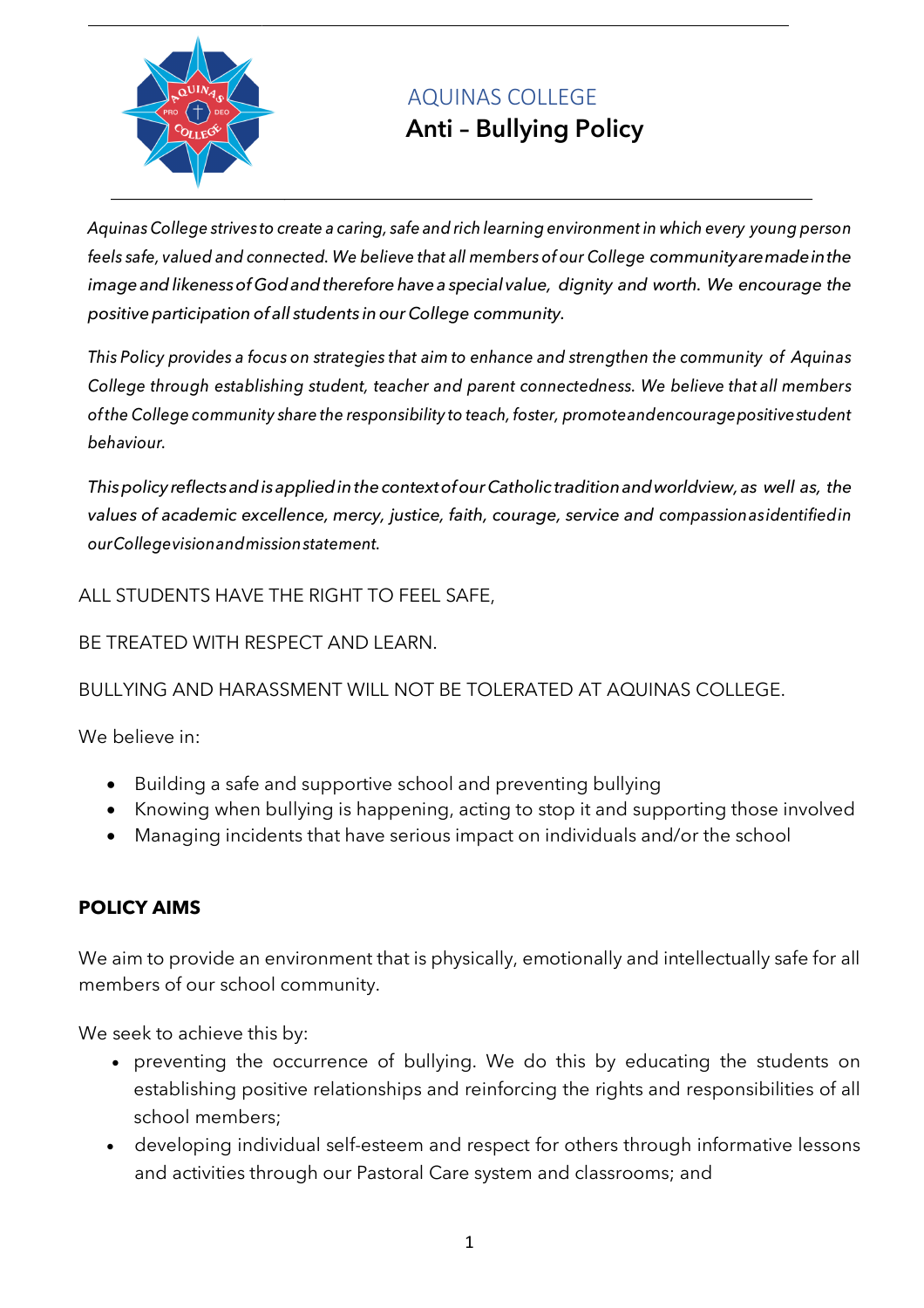• combating bullying by processes of reconciliation, support (which may include involvement by school Guidance Counsellors, Deputy or Assistant Principals and parents as deemed necessary by the Pastoral Leader) or sanctions (as prescribed by the Deputy or Assistant Principal) which are directly linked with the Policy.

#### **WHAT IS BULLYING?**

Bullying is when an individual or group misuses power to target another individual or group to intentionally threaten or harm them on more than one occasion. This may involve verbal, physical, relational and psychological forms of bullying. Teasing or fighting between peers is not necessarily bullying.

#### **Bullying may involve:**

- **verbal bullying:** The repeated use of words to hurt or humiliate another individual or group. Verbal bullying includes using put-downs, insulting language, name-calling, swearing, nasty notes and homophobic, racist or sexist comments.
- **emotional/psychological bullying:** Includes repeated stalking, threats or implied threats, unwanted email or text messaging, abusive websites, threatening gestures, manipulation, emotional blackmail, and threats to an individual's reputation and sense of safety.
- **relational bullying:** Usually involves repeatedly ostracising others by leaving them out or convincing others to exclude or reject another individual or group, making up or spreading rumours, and sharing or threatening to share another's personal information.
- **physical bullying:** Includes repetitive low level hitting, kicking, pinching, pushing, tripping, 'ganging up', unwanted physical or sexual touching and damage to personal property. More serious violent behaviours are not necessarily treated as bullying and may be better managed through the school's discipline processes.
- **cyber bullying:** Involves the use of information and communication technologies such as email, text messages, instant messaging, social media and websites to engage in the bullying of other individuals or groups. This technology provides an alternative means for verbal, relational and psychological forms of bullying.
- **Bystander**: A Bystander is a person who witnesses a bullying incident as an onlooker. At Aquinas College, we agree that, if you are a bystander who encourages bullying behaviours, or if you witness bullying and do not report the incident, your behaviour is considered to be bullying.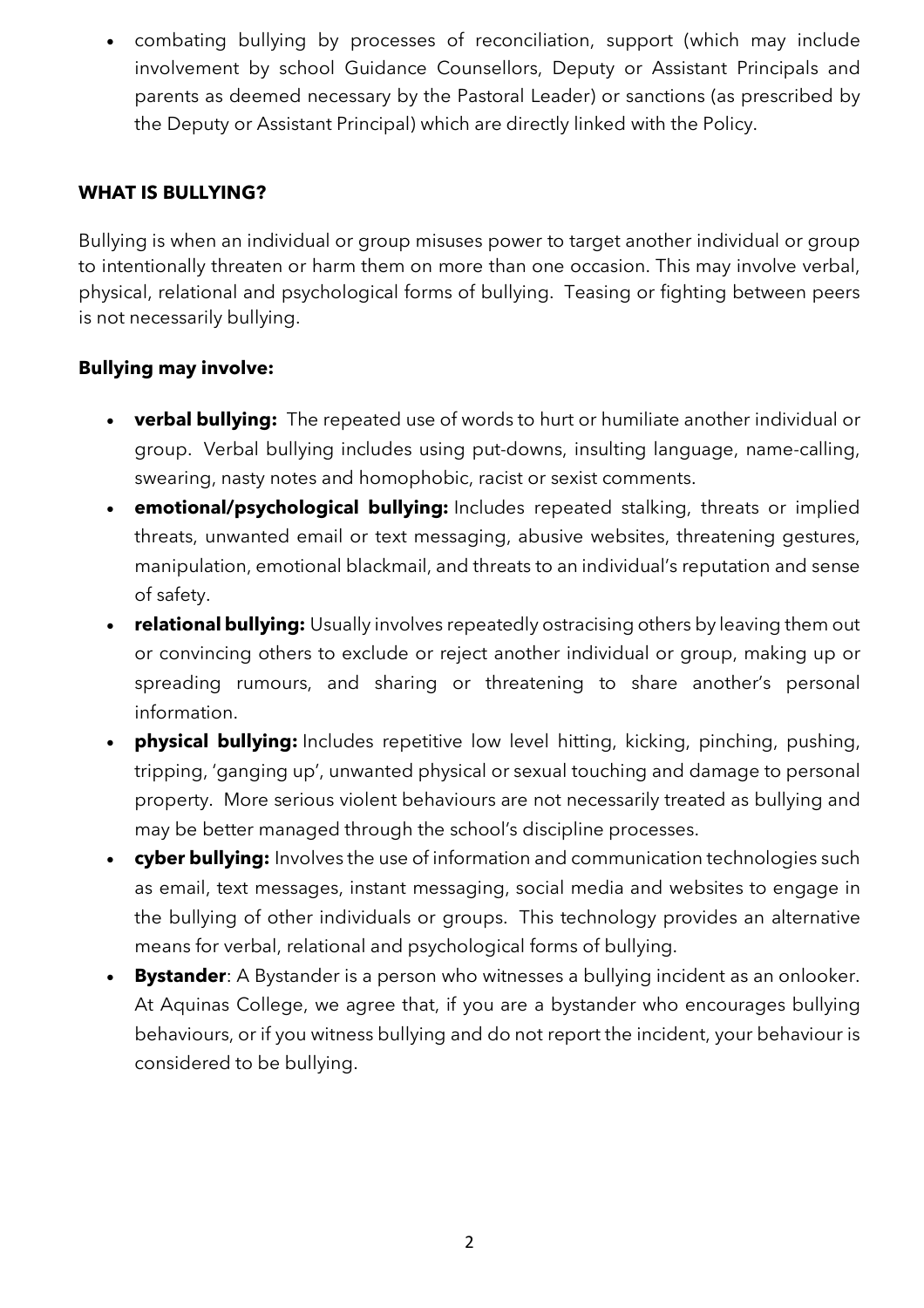#### **Helping Your Child:**

#### **SYMPTOMS OF BULLYING**

The symptoms associated with bullying include, but are not limited to;

- not wanting to go to school,
- change in friends and social activities,
- anger,
- tears,
- depression,
- low self-esteem,
- and a raft of psychosomatic symptoms such as headaches and stomach aches.

Withdrawal and reluctance to "join in" can be a warning sign, as can truancy, misbehaviour and aggressive behaviour. Cuts, bruising, torn clothing, requests for extra food or money as well as a decline in academic performance can also be clues that a student may be suffering from bullying.

### **IF YOU SUSPECT THEY ARE BEING BULLIED**

- Encourage your child to talk to you about the situation
- Reassure your child that the bullying is not their fault
- Encourage your child to seek out a support person (adult) at school
- Help your child problem-solve solutions
- Involve your child in making decisions about what to do to improve the situation
- Help build their confidence
- Make solutions time limited
- Keep a record of what is happening and notify the school if it continues
- Never contact the child who is doing the bullying or their parent this can escalate the situation unnecessarily

#### **PROCEDURES**

If you believe that you or someone that you know are being bullied you are encouraged to report your concerns immediately.

The report should be made to your class teacher, VPC teacher, Pastoral Leader, Guidance Counsellor, parent, senior student or any adult with whom you feel comfortable.

The person receiving the complaint will report it to your Pastoral Leader or relevant Assistant or Deputy Principal.

Any reported bulling incident would be followed up sensitively and actions taken and documented.

Bullying someone goes against the values of Compassion, Mercy, Justice, Faith and Service upheld by our Aquinas College community and contravenes State law.